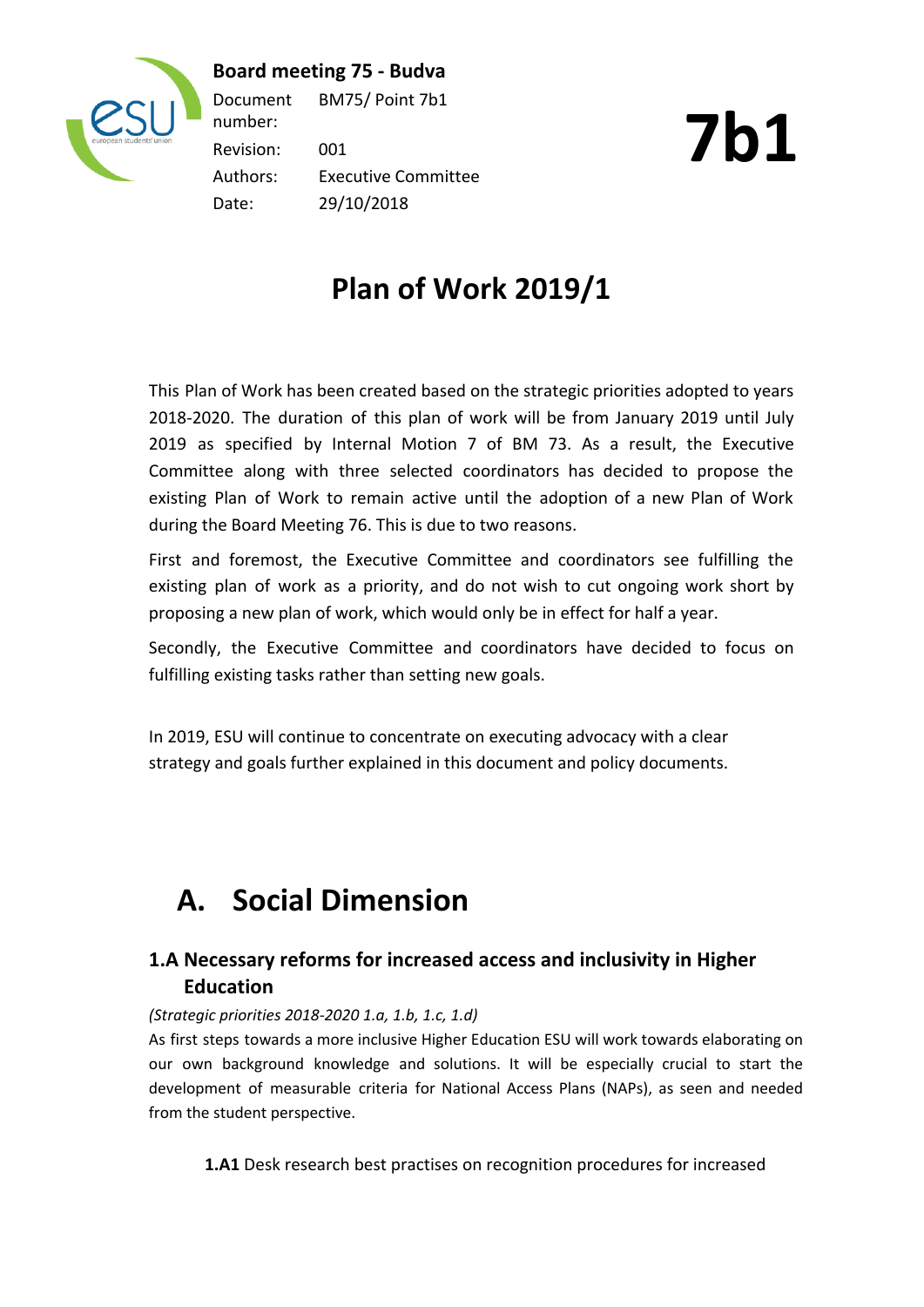inclusion of underrepresented groups in Higher Education.

**1.A2** Provide a fact sheet/infographic on the mobile student population to showcase the needed areas of focus for balanced and equal mobility.

**1.A3** Draft measurable goals on implementation of NAPs that are recognised and experienced by students

**1.A4** Actively chair the Advisory Group of the BFUG that has been proposed by ESU and accepted by the BFUG, in order to prepare the principles and guidelines for enhanced social dimension within EHEA countries, with the aim of adopting these at the Ministerial conference in 2020. Furthermore, ESU should try to ensure that these principles and guidelines are formulated in a manner that is based on measurable goals, with the aim of giving them a binding nature in the years after the 2020 Ministerial Conference.

**1.A5** Get involved with movements countering the precarious financial situation of students and lobby for state-funded support systems for all students which ensure equitable access to higher education.

**1.A6** Apply for project funding regarding the issue of student mental health.

**1.A7** Gather best practices in fighting for affordable student housing in different countries.

### *2.A* **Co- creation through meaningful participation** *(Strategic priorities*

*2018-2020 2c)*

In order to facilitate active student engagement and participation in their learning environment, ESU will:

**1.A1** Examine the role of students as co-creators in the enhancement of teaching and learning, drawing on European-wide initiatives and practices at the national level.

**2.A2** Provide member unions with current state of affairs, as well as ESU advocacy plan, on a European level with the policies that affect students and student unions.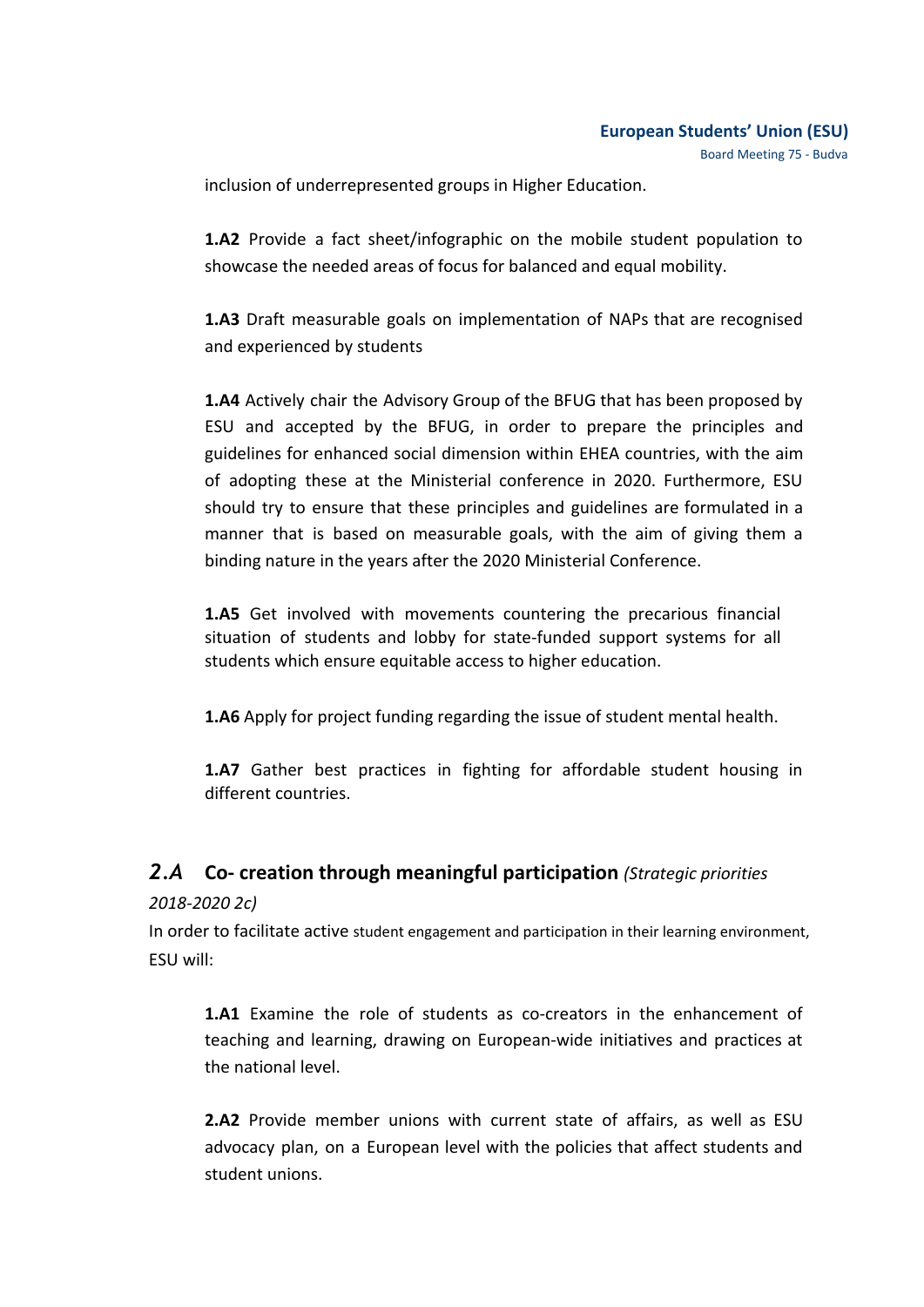### **European Students' Union (ESU)** Board Meeting 75 - Budva

### *4.* **Increase the value of multiple purposes of** education**!** *(Strategic*

### *priorities 2018- 2020 4a)*

ESU recognises that the lack of remuneration for unpaid internships or other work-based learning opportunities, limits the inclusion of students who do not have the financial ability to benefit from these experiences.

Although we believe that we cannot achieve change by ourselves, ESU will:

**4.A1** Develop a fact sheet on how equal rights, access to social welfare, and remuneration can be achieved from a student perspective, enabling ESU to support other stakeholders' campaigns against unpaid internships, and for more supportive work-based learning/placement environments.

**4.A2** Promote the importance of quality internships and other work based learning as valuable tools for students to gain relevant experience within their field of studies.

# *5.* **A An inclusive European Students' Union: equity in participation and contribution** *(Strategic priorities 2018-2020 5a, 5c)*

Equity is one of the core values of ESU. The knowledge gained through our external work, partnerships and representation can be used within ESU to make us more inclusive and widen participation. ESU will:

**5.A1** Focus on internal capacity building on the concepts of solidarity and inclusion.

### **6.A Solidarity and Human rights**

As an organization that focuses on students' rights, ESU advocates that all the students, regardless of their background, have access to live in societies where their rights are being respected. This is why ESU will continue advocating for inclusive education and inclusive societies and will stand in solidarity against human rights violations that are taking place within the field of higher education, and beyond. ESU will:

**6.A1** Provide support when answering solidarity requests in cooperation with ESU Executive Committee.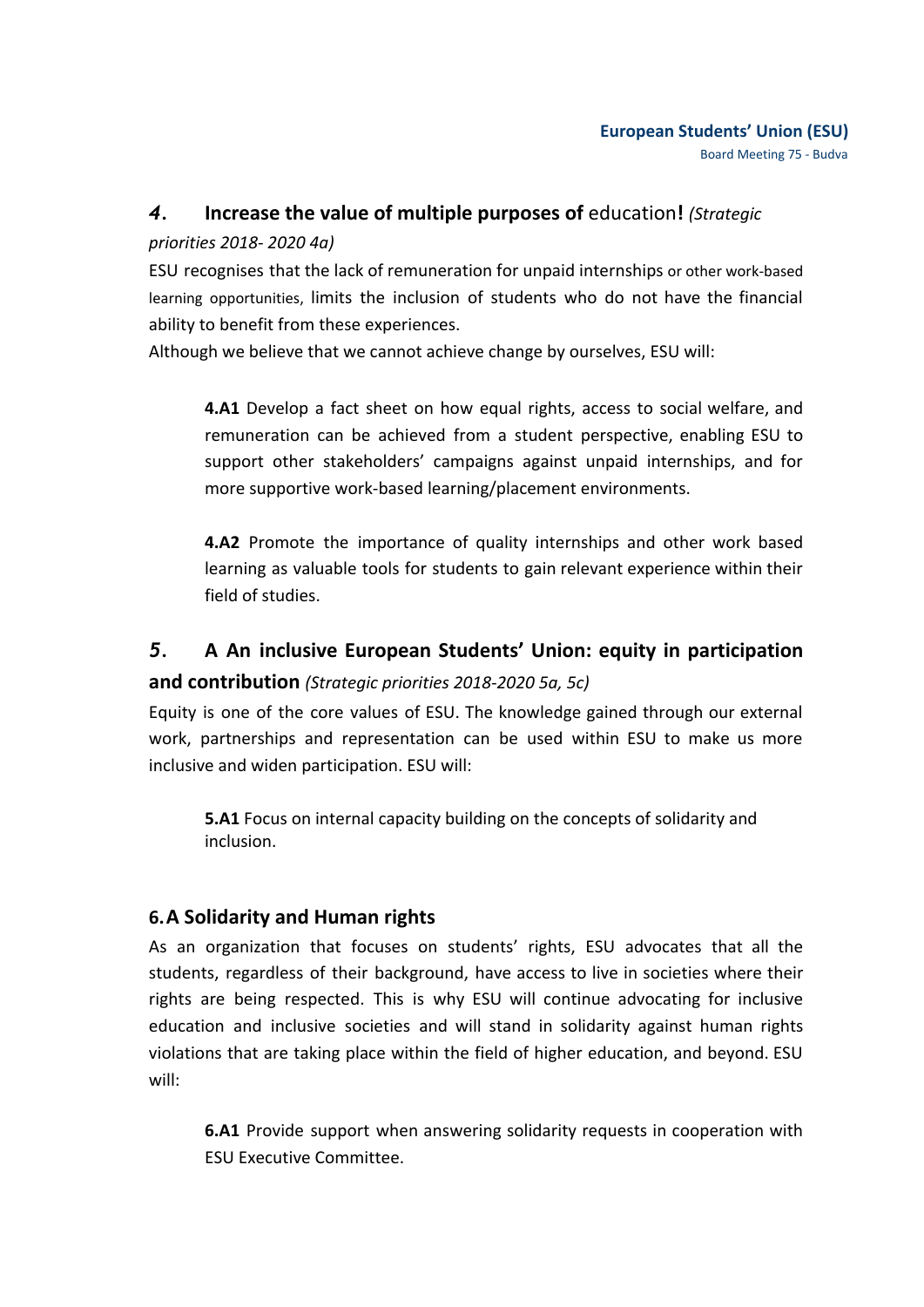**6.A2** Work on developing policy content as well as represent ESU in other topics pertaining to the field of Human Rights, according to what the Executive Committee mandates.

**6.A3** Provide information and create shared working space to support NUSs interested in the creation of local/regional Students at Risk schemes.

**6.A4** Ensure that all ESU activities are of a high ethical standard according to human rights.

**6.A5** Hold capacity building sessions at Executive Committee meetings or European Students' Conventions on inclusion of minorities in Higher Education, including, but not limited to, the Roma.

**6.A6** Provide expertise on the topic of integration of refugees in Higher Education.

### **7.A Equality**

ESU, as an organisation that promotes inclusion, human rights, the social dimension of education and widening participation, is committed to the equality of all students in higher education in Europe. Under the lead of the Equality Coordinator, ESU will work on:

### **7.A2 Building members capacity on gender and equality**

**7.A2.i** Attend and organise trainings in the field of equality, including developing and conducting gender sessions and';, sessions related to the area of equality during Board Meetings, European Student Conventions and Executive Committee meetings.

**7.A2.ii** Give the task Force on Women's' representation a role in recommending workshops and co-facilitate such workshops.

**7.A2.iii** Promote Intersectionality within the Gender Sessions.

### **7.A3 Develop policy on issues of equity and equality in higher education and within ESU**

**7.A3.i** Consult the Task Force on Women's Representation within the movement and Task Force on Inclusion of Students with Disabilities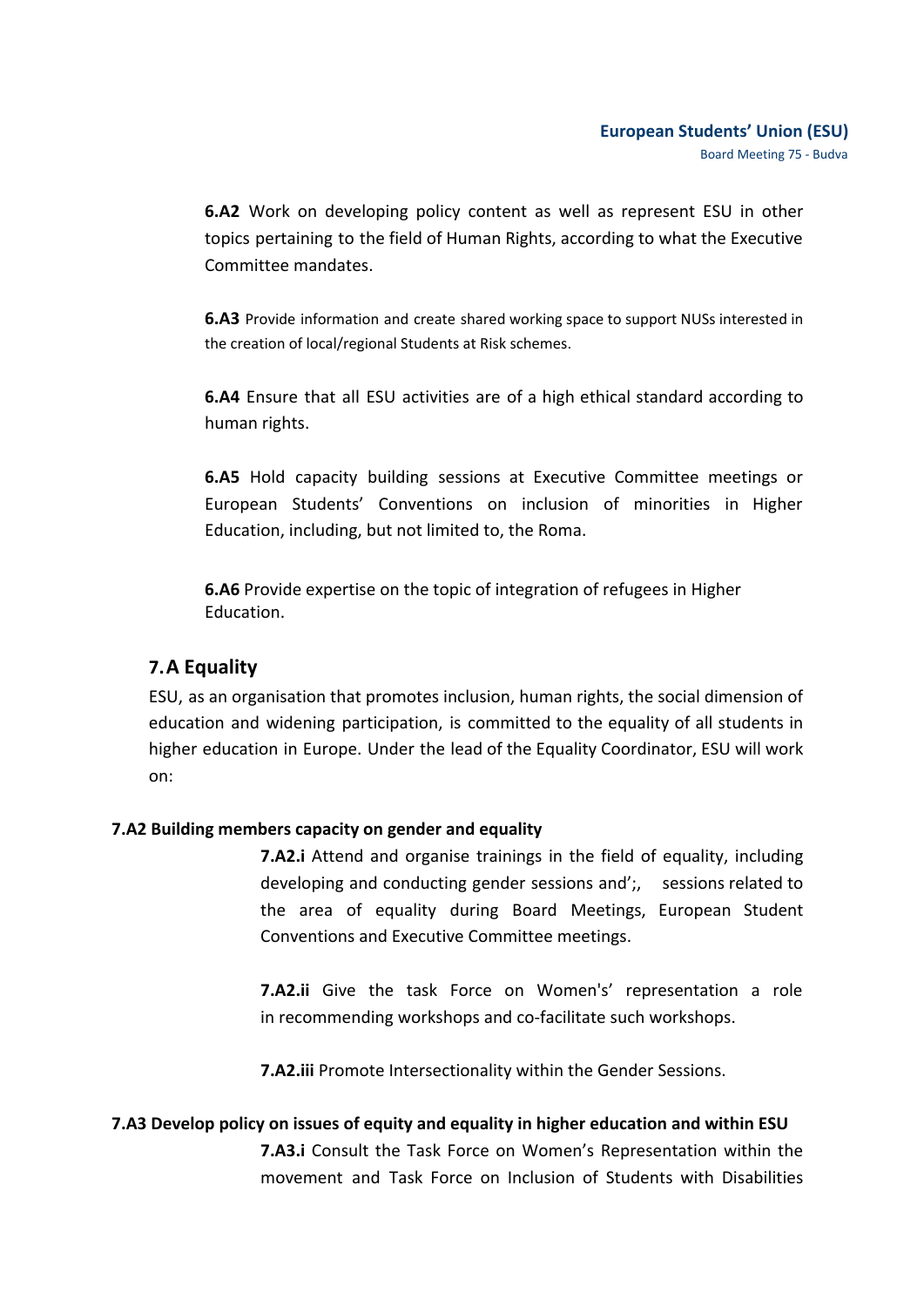Board Meeting 75 - Budva

when the board is developing ESU's policy and statements

**7.A3.ii** Work to increase cooperation with partners and ESU associate members.

### **7.A4 Task Force and ESU Group support**

**7.A4.i** Review and update internal ESU accessibility structures and external policy developments.

**7.A4.ii** Continue to support the administration, work plan implementation and issues and recommendations of Task Force's relating to the area of equality.

**7.A4.iii** Facilitate spaces at ESU events for Women's' group and the network for LGBTQ+ people, and create workshops or activities that shape capacity building in these areas of work.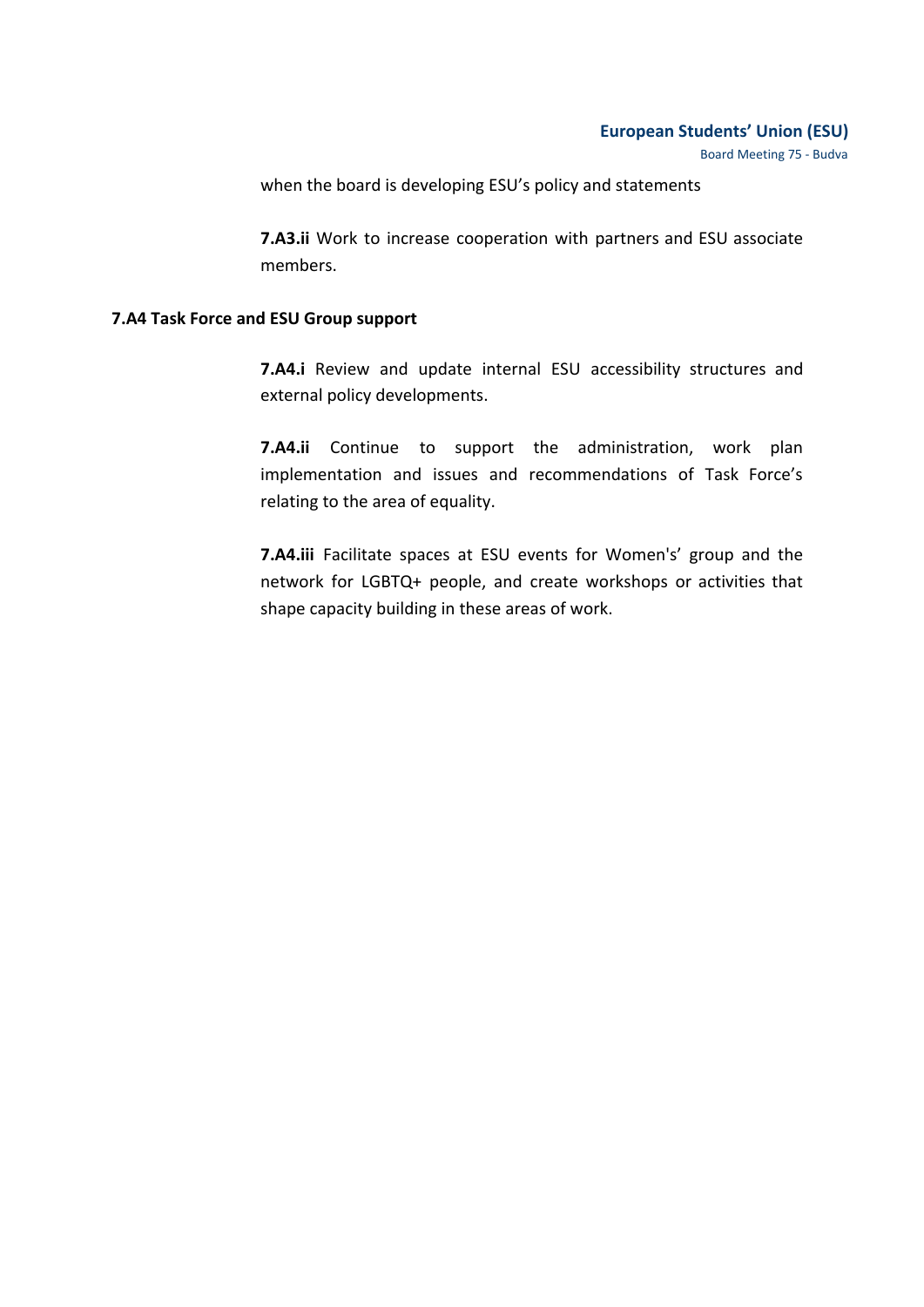# **B. Public Responsibility, Governance and Financing of Higher Education**

## *2.B* **Co- creation through meaningful participation** *(Strategic priorities 2018-2020: 2a, 2c)*

Students' participation in higher education governance both increases the quality of decision making and contributes to student centred learning and this is a public responsibility to open up for. Capacity building is needed alongside advocacy efforts for making this become a reality in Europe.

### **3.B Innovative learning environment** *(Strategic priorities 2018-2020: 3c, 3e)*

ESU understands innovative learning environments as making use of new opportunities and finding new solutions to make higher education more accessible and increase quality. Making this happen is a governance issue, not merely pedagogic. ESU will:

**3.B1** Partner with networks and interest groups and expert's bodies on Open Education Resources (OER) and participate at events to showcase student commitment to OER.

**3.B2**. Develop a concept of Student Centred Learning in Open educational resources.

**3.B3.** Keep a critical eye on the new copyright regime of the European Union.

**3.B4** Develop and share knowledge about the rights of students regarding privacy.

**3.B5** Continue to demand free access to learning resources for all.

# **4.B Increase the value of multiple purposes of education!** *(Strategic priorities 2018- 2020: 4a, 4c, 4d, 4e)*

Education is a public good. This fundament must be promoted at all times, supported by fighting against commodification and underlining the utmost importance of education's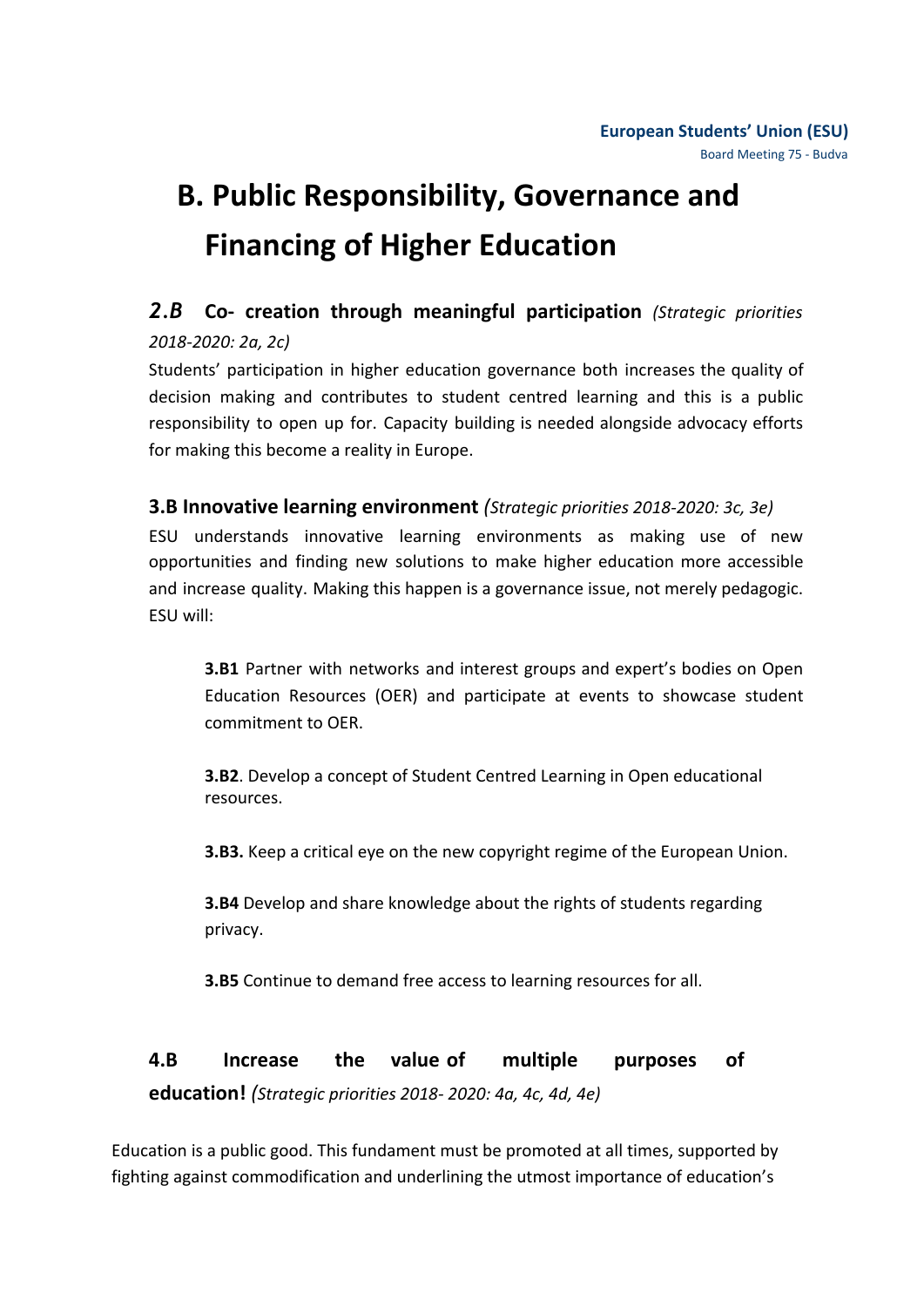Board Meeting 75 - Budva

multiple purposes. ESU also wants to clarify how quality internships and other work based learning contribute to good learning, but can sometimes be misused. ESU will:

> **3.B1** Start developing a students' checklist for quality learning at the workplace considering the position of partners and stakeholders. Use the checklist as a basis for engaging in projects and with partners.

> **4.B2** In collaboration with movements on countering false facts and new, build capacity on what students can do to become promoters of evidence based decision making.

> **4.B3** Monitor commodification tendencies in the European Higher Education Area and addressing the effects commodification has on higher education in the Bologna Follow up Group and other relevant meetings.

> **4.B4** At all external events, actively and strategically push the importance of the multiple purposes of higher education.

### **5.B An inclusive European Students' Union: equity in participation and**

### **contribution** *(Strategic priorities 2018-2020: 5a, 5c)*

Student participation fosters good governance and leads to better decision making. To inspire and empower students to campaign for their rightful space in the meeting rooms, ESU will:

**5.B1**. Make active use of ESU's communication platforms to showcase good involvement of students and teachers in decision making bodies of HEIs. **5.B2.** Create and manage a campaign leading up to the European Parliament elections with a focus on students' informed participation and inclusion in political processes in the EU.

# **C.Internationalisation and Mobility**

### **1.C Necessary reforms for increased access and inclusivity in Higher Education**

*(Strategic priorities 2018-2020 1a, 1b, 1c)* Students across Europe are not given the same chance to study abroad. ESU needs to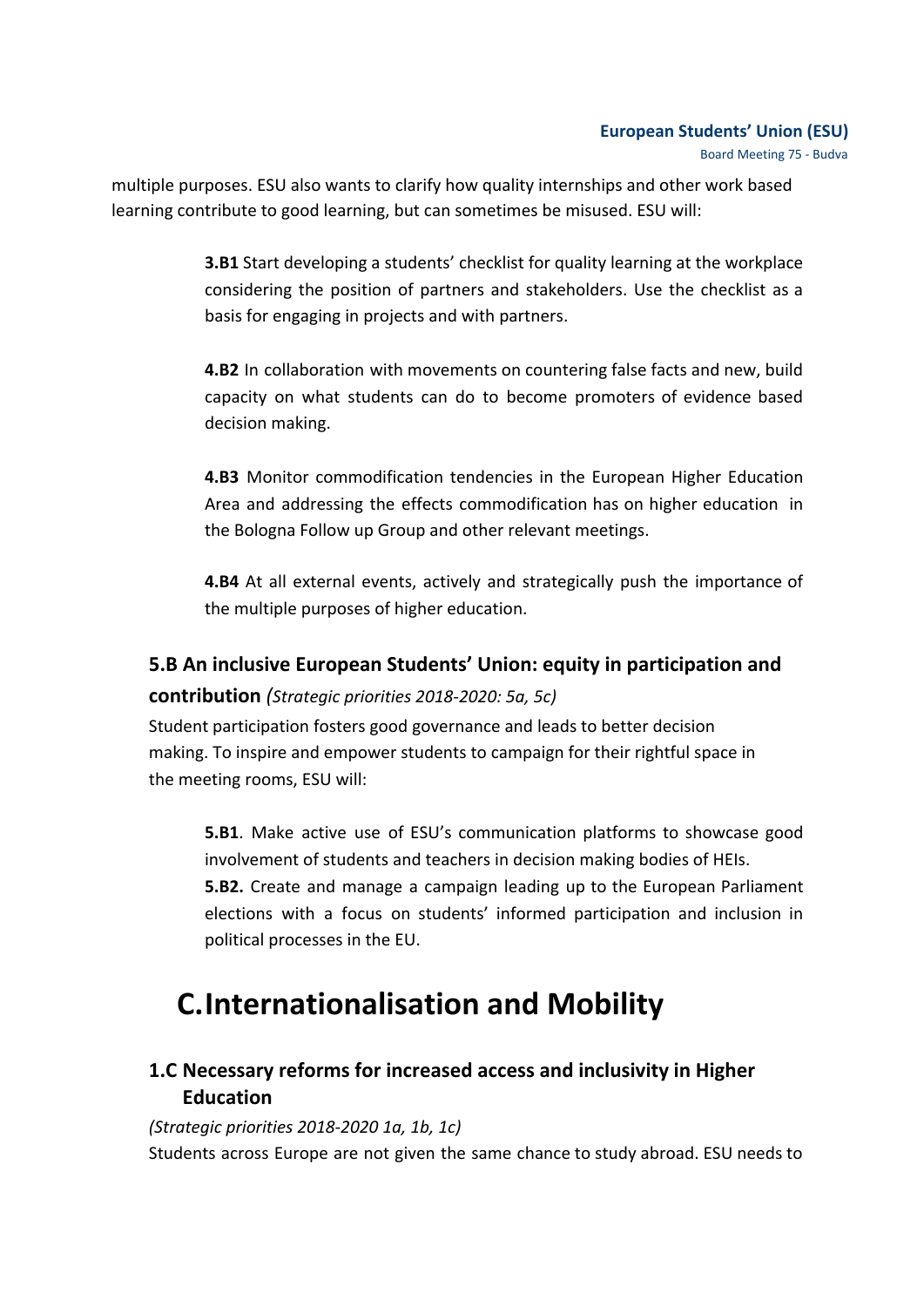Board Meeting 75 - Budva

promote accessibility and equity in mobility programs as well as the recognition of learning when returning to the home institution. ESU will:

**1.C1** Advocate for the recognition of formal and non-formal learning after mobility periods and exchanges.

**1.C2** Lobby for funding within Erasmus+ for facilitated participation in mobility for students with disabilities.

**1.C3** Through contacts gained through ESU's work with marginalized groups, along with ESU associate members, tackle obstacles faced marginalized groups in student mobility.

**1.C4** Include internships and work based learning credits in the future Erasmus+ mobility tool

### **3.C Innovative learning environment** *(Strategic priorities 2018-2020 3c, 3e)*

As digitalization is becoming a widespread phenomenon, ESU have a role in ensuring that the digitalization of higher education is aimed at improving the study experience in HEIs across Europe. In order to provide the best possible input into our lobby for this goal, ESU must first look toward establishing the necessary contacts and vocabulary, after which further development of digitalization as a tool for internationalization at home can take place. ESU will:

**3.C1** Map the discourse and relevant stakeholders related to digitalization as a tool for internationalisation.

## **4.C Increase the value of multiple purposes of education!** *(Strategic priorities 2018- 2020 4b, 4e)*

Voluntary service should also be taken into account. ESU will work into ensure the quality of the voluntary programs on Erasmus + and the European Solidarity Corps. ESU will:

**4.C1** Follow developments within Erasmus+ and the work of the European Solidarity Corps, that promotes voluntary work.

### **5.C An inclusive European Students' Union: equity in participation and**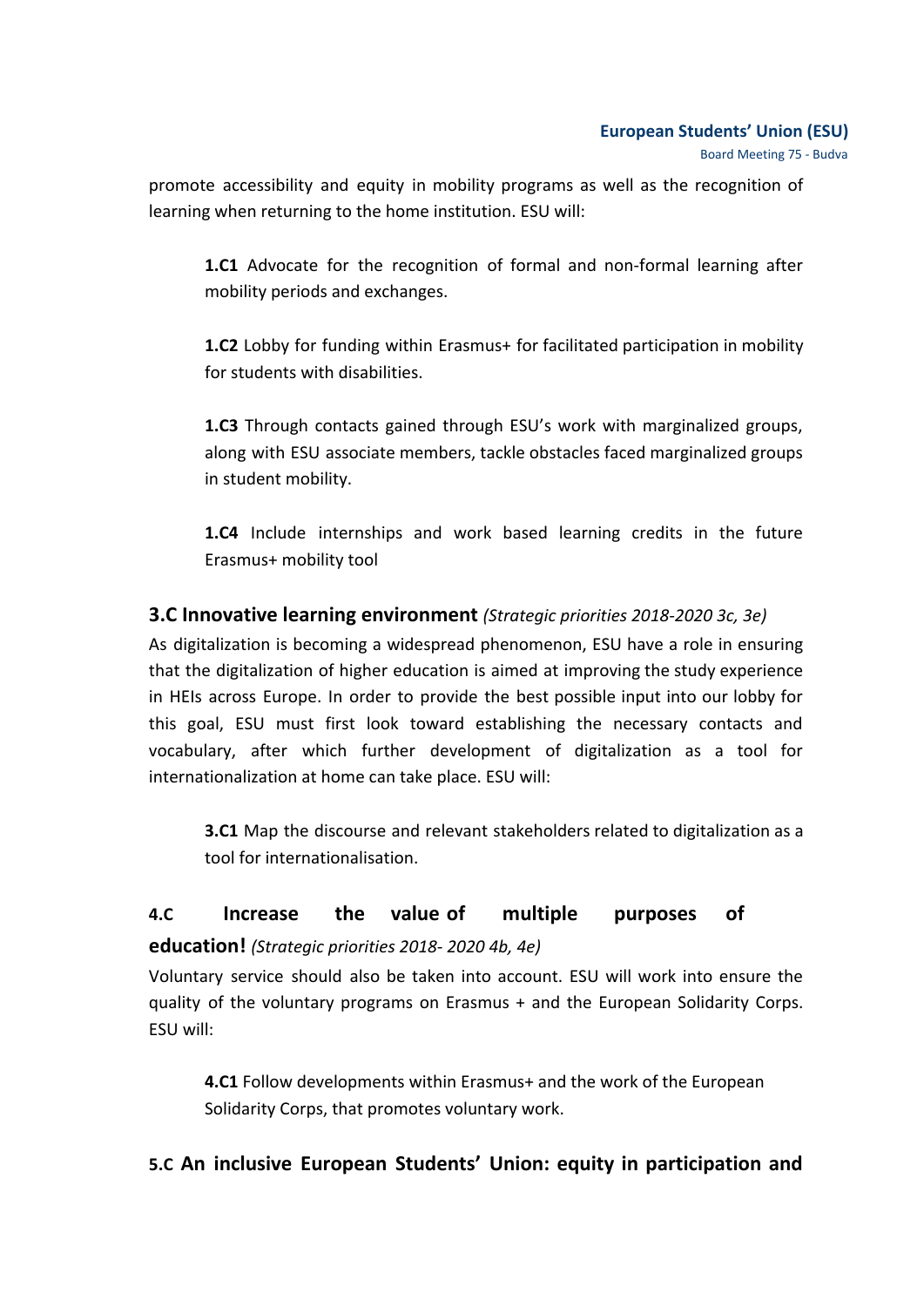### **European Students' Union (ESU)** Board Meeting 75 - Budva

### **contribution** *(Strategic priorities 2018-2020 5c)*

Education is the basic foundation - the digital world is developing rapidly than ever, when the youth are the technology leaders, we must insure that every youth has the access to an educational system & make sure that the system is relevant and dedicated to its cause. ESU will:

**9.E4** Continue to engage in dialogue with student unions outside of Europe with the aim of staying informed of, and influencing relevant policies on a global level.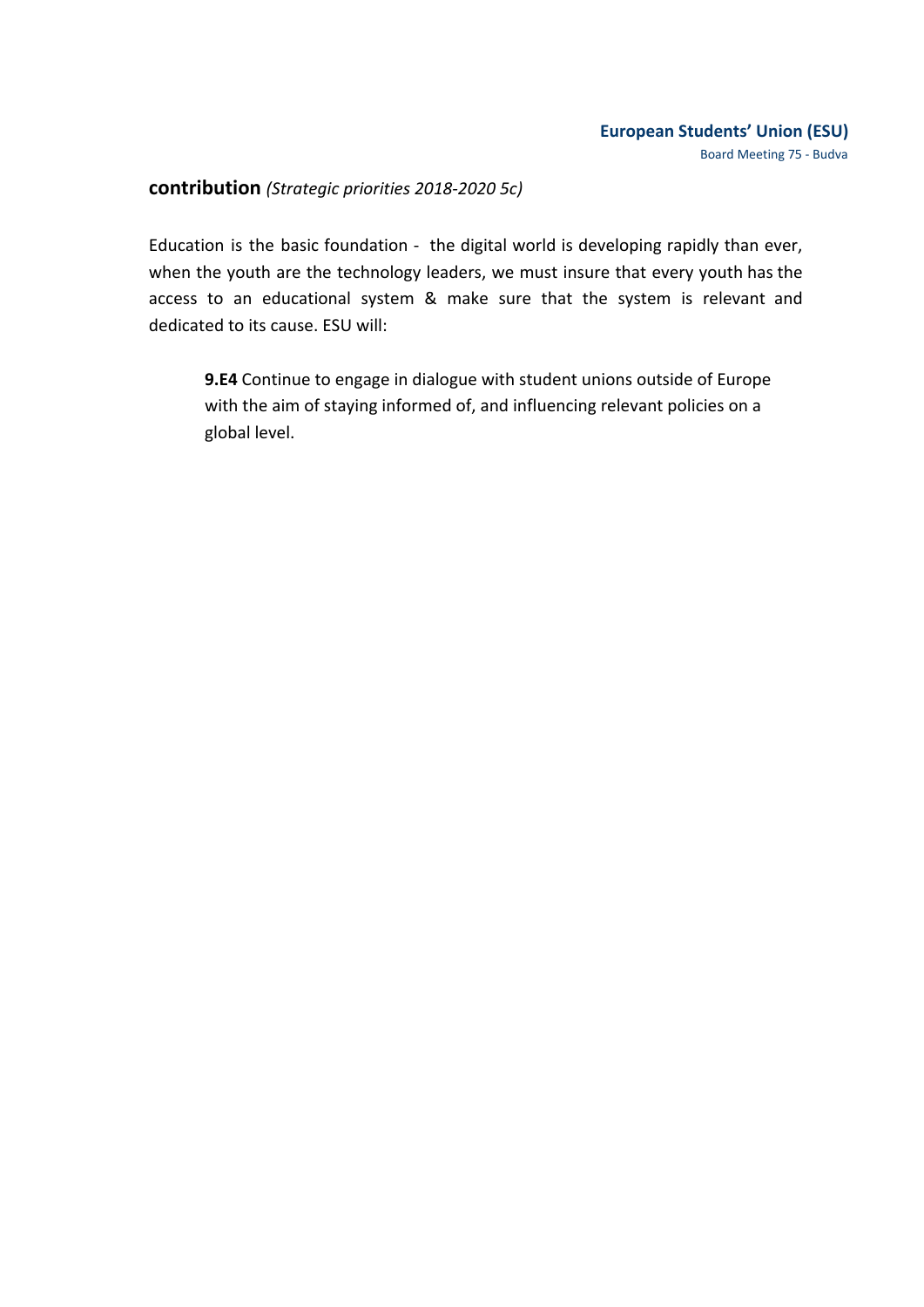# **D. Quality of Higher Education**

### **2.D Co-creation through meaningful participation** (*Strategic priorities 2018-2020: 2a, 2c*)

The need for students' engagement at all levels of higher education should be properly recognized and ESU can assist to this both through providing its' expertise as well as influencing external processes. Students' involvement in QA processes is an efficient way to get engaged at the program level, which at the same time provides an opportunity to influence higher level reforms. ESU will:

**2.D1** Develop the steering and coordination structure of ESU's QA pool and provide expertise on implementing the student-run QA experts' pools.

**2.D2** Develop the capacities of students and NUSs for participation in higher education reforms through Peer Learning Activities and webinars.

**2.D3** Advocate for recognition of transparent procedures as one of the main purposes of quality assurance, by main stakeholders.

**2.D4** Contribute intensively on following-up the actions of European Education Area and other EU activities in order to ensure results satisfying for students.

**2.D.5** Develop strategic partnership with EURASHE and other relevant stakeholders for enhancing students' participation in their activities.

**2.D.6** Contributing to the Bologna peer support groups to ensure students' perspective in the enhanced implementation

**3.D Innovative learning environment** (*Strategic priorities 2018-2020: 3a, 3b, 3c, 3d, 3e*) Student Centred Learning (SCL) needs to be a priority in innovation of education. The concept, developed by ESU, is formally recognised by HEIs and other stakeholders but we need to stress the importance of a full and proper implementation of SCL. Flexible study paths and recognition of Informal and non-formal learning should impact the implementation of SCL in a positive direction, while quality assurance processes need to be developed as transparent and fit-for-purpose in the area of SCL. ESU will: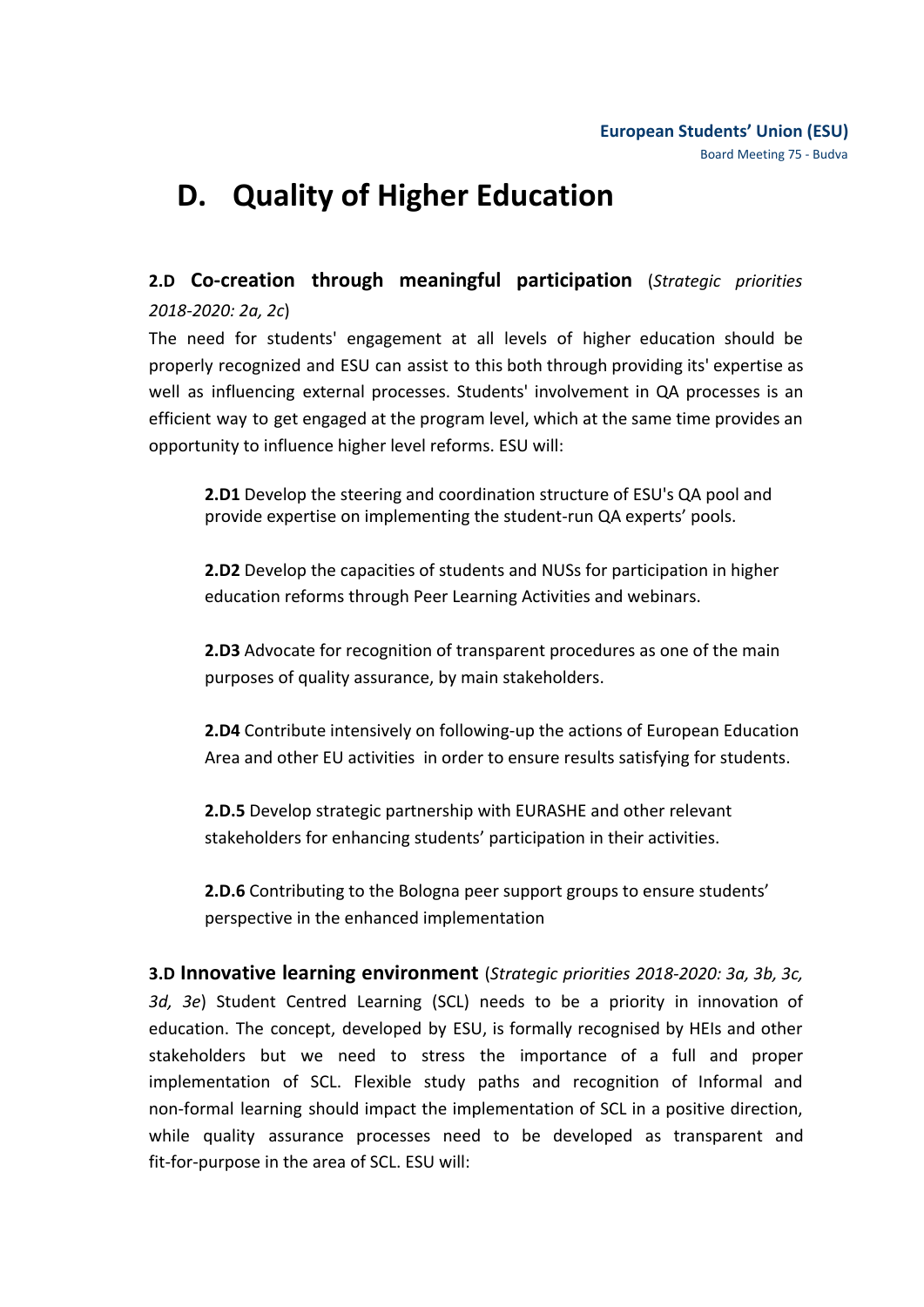**3.D1** Advocate on ESUs partner stakeholders for making recognition of informal and non-formal learning in education, including students' extracurricular activities one of their priorities.

**3.D2** Support the shift towards prioritising the quality of learning and teaching rather than procedures, by advocating for competencies based quality assessment including language, pedagogical and didactical competes, and constant personal development of teachers.

**3.D3** Integrate the peer assessment based on the SCL concept to the procedures of the QA pool.

**3.D4** Develop a proposal of indicators for analysis of the prerequisites and conditions for the implementation of SCL, which can to be used in the Monitoring of Bologna.

**3.D6** Contribute to works of the Learning and Teaching Working Group to ensure prioritisation of SCL in Bologna

**3.D7** Develop means of useful application of EQAR's database for students.

**3.D8** Map the discourse and stakeholders for acknowledgment of OER as an important support for learning process.

**4.D Increase the value of multiple purposes of education!** (*Strategic priorities 2018- 2020: 4d*). Combatting the increased power of

Rankings in the development of HE policy we need to stress the multiple purposes of HE and show that the rankings do not accurately represent quality ESU will:

**3.D1** Counter the perception of rankings as a valid demonstration of quality in HE.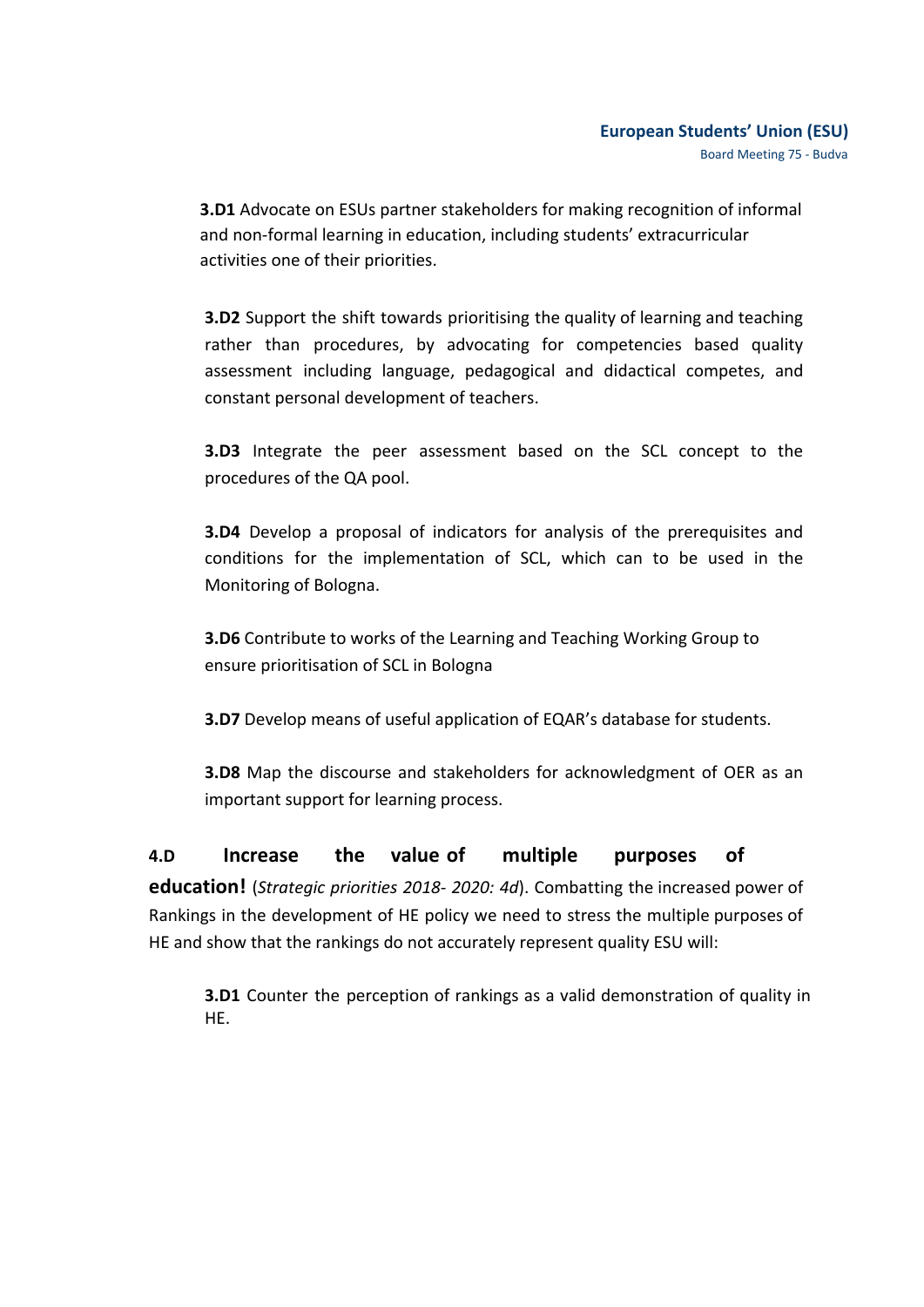# **E. Organisational Development and Capacity Building**

## **5.E An inclusive European Students' Union: equity in participation and**

### **contribution** *(Strategic Priorities 2018-2020, 5)*

In order to make ESU more inclusive as the strategic priority states, some steps will need to be taken year, by year. As for the first year, ESU will:

**3.E1** Hold open organising sessions hosted by NUSs and use ESU information channels to actively promote good examples of NUS work and achievements.

**5.E2** Together with the hosts of ESU internal events, whenever possible make arrangements for recording sessions held at ESU events, when permitted by the contributor(s).

**5.E3** Develop a sustainable platform for sharing information between face to face meetings of the organisation, to be used for inter-NUS collaboration and ESU interaction with the membership.

**5.E4** Focus on project applications that will enable financial cover for ESU events, so that the events are more accessible to all NUS's.

**5.E5** Create simplified overviews of ESU's policies and concepts.

**5.E6** Review ESUs financial solidarity structures.

**5.E7** Introduce online reporting tools for harassment cases in all ESU events

**5.E8** ESU should prioritise actions which aim to improve working conditions within the organisation, including both the hacks and the employed staff, what should be done in a close cooperation with the Working Group on Working **Conditions** 

### **8.E Membership**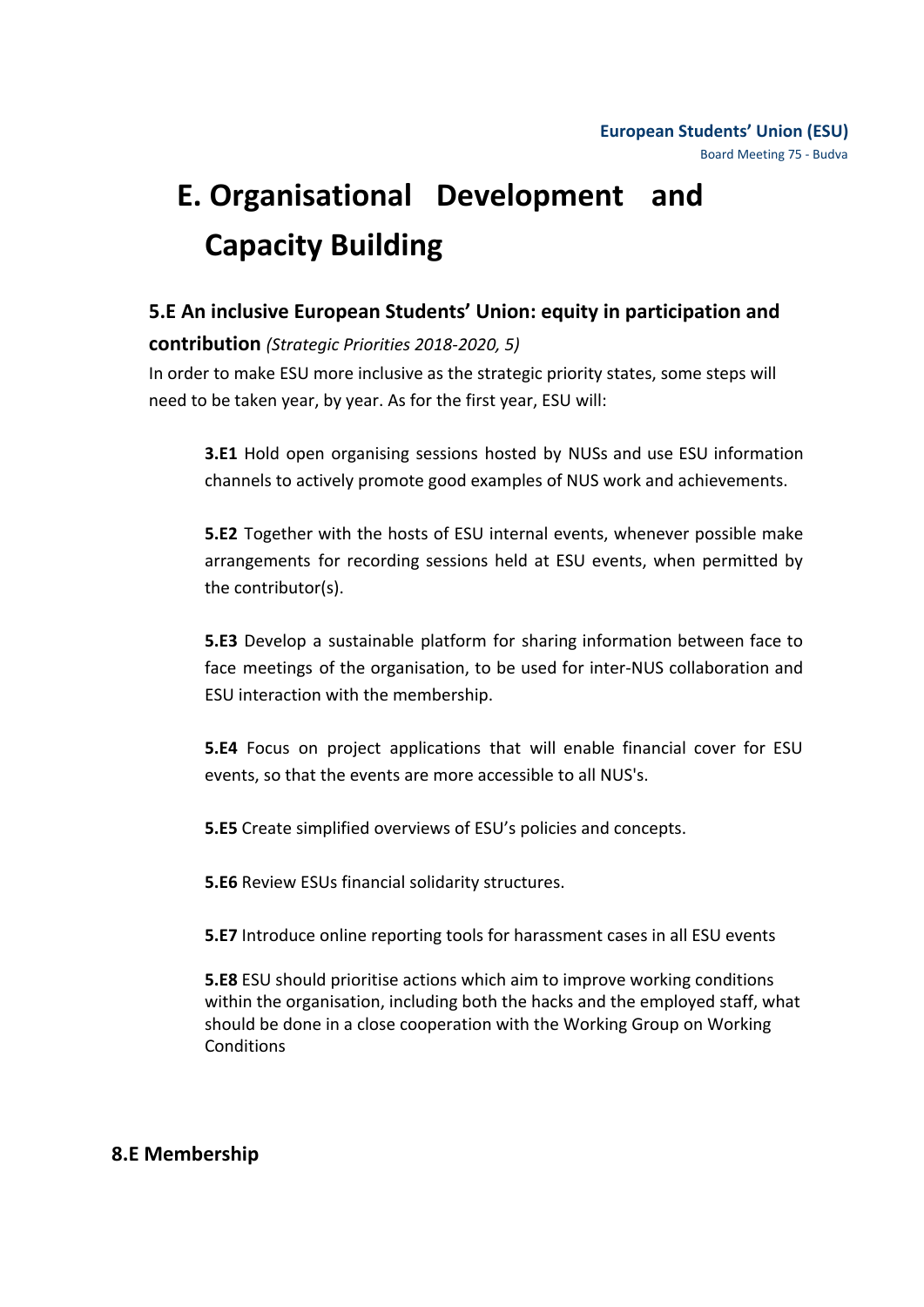Board Meeting 75 - Budva

Following the successful adoption of ESU's Membership Strategy at BM72, the implementation of this strategy includes the following specific tasks in relation to the assessment of Members against the membership criteria.

**8.E2** The Membership Coordinator will continue to lead on creating practical arrangements for the Reassessments (including order of reassessments, deadlines, and guidelines for the relevant documents) with the agreement of the EC.

**8.E3** Produce a Study Visit Handbook, outlining guidelines and good practice for conducting Study Visits of NUSs, which will be presented to the Board at BM74.

### **9.E Internal strategies and structures**

**9.E5** Work to facilitate information sharing and coordinate advocacy work related to BFUG meetings and in general on EHEA/BFUG topics. This includes supporting unions to be involved in the national agenda setting.

**9.E6** Support member NUSs in their engagement in EU educational policies by cyclic information about development of ESU policies, involving in the consultations and put them in contact with EU institutions when interested.

**9.E7** Prioritise the aims lined out in the financial strategy, such as neat financial management and decreasing debts towards ESU.

### **10.E Capacity building**

Capacity Building for member NUSs is a core component of the Membership Strategy adopted at BM72, and a key role that ESU plays in strengthening the student movement.

**10.E1** Pool of Trainers: ESU will continue to seek opportunities for externally funded projects to support the activity of the Pool of Trainers.

**10.E2** The Membership Coordinator will also work with the trainers to identify their areas of expertise in relation to aspects of ESU's Criteria for Membership,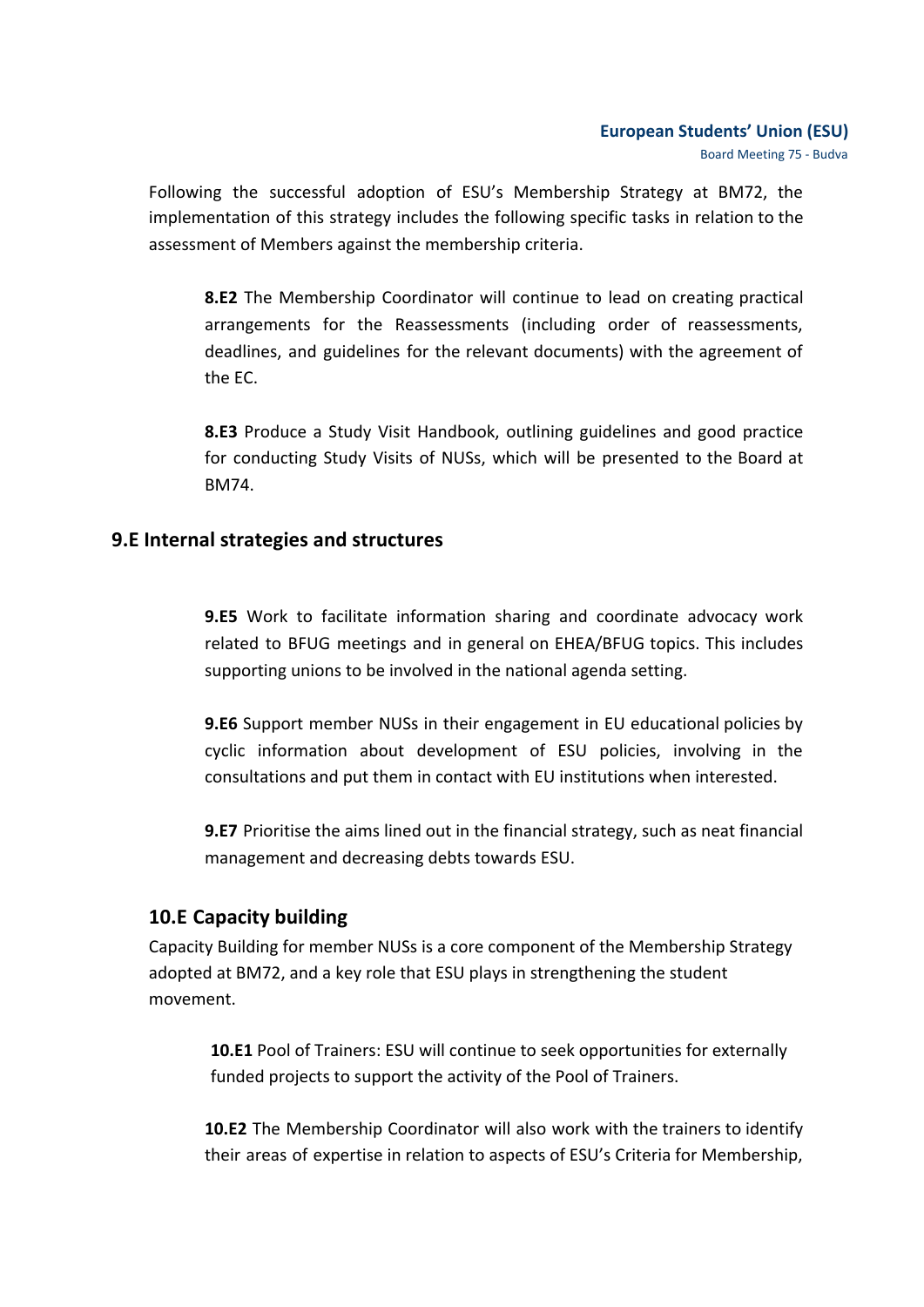and include this in all promotion of the trainers' pool.

**10.E3** The Pool of Trainers will additionally be promoted through the Reassessment of Members process and the regular Membership and Capacity Building Sessions.

**10.E4** The Membership Coordinator will lead on developing a Competencies Framework based on the organisational competencies indicated by ESU's Criteria for Membership. This framework will be filled in detail with information from the Self Assessments which NUSs submit as part of their report when undergoing reassessment.

**10.E5** ESU will hold regular Membership and Capacity Building Sessions at ESCs and BM Seminars to include the Board in implementing the above practices.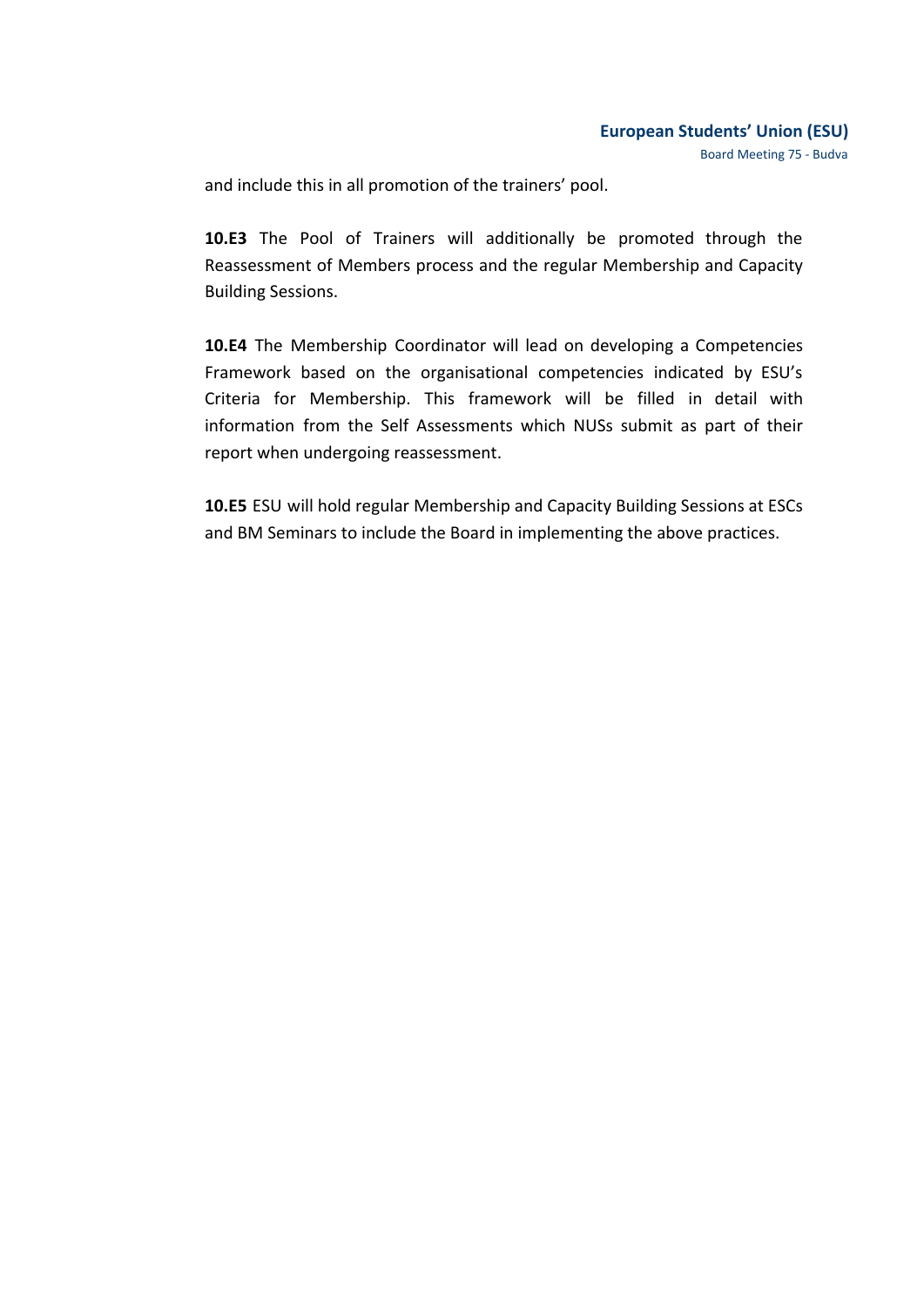Board Meeting 75 - Budva

# **Annex: ESU's current projects**

| <b>EFFECT</b> | European Forum<br>for Enhanced<br>Collaboration in<br>Teaching | 2019 is the 4th year<br>of this project.<br>(extension of few<br>months is still<br>pendingt) | Extension of the project<br>(tbc) for final<br>conclusions and<br>reporting                                                                                                                                                                                                                                        |
|---------------|----------------------------------------------------------------|-----------------------------------------------------------------------------------------------|--------------------------------------------------------------------------------------------------------------------------------------------------------------------------------------------------------------------------------------------------------------------------------------------------------------------|
| <b>DEQAR</b>  | Data                                                           | 2019 is the final<br>year of the project<br>(November 2017 -<br>October 2019)                 | Building a database of higher<br>education institutions and<br>programmes that have been<br>subject to external quality<br>assurance as well as easy access<br>to the corresponding reports.                                                                                                                       |
| <b>TMF</b>    | Together, Moving<br>Forward 2                                  | 2nd year out of 2<br>years                                                                    | Capacity building<br>Support projects financially<br>and structurally<br>Collection of good practices<br>$\bullet$<br>from all selected projects<br>since 2016 to support<br>advocacy work at European<br>level on the topic of inclusion<br>and access to education for<br>refugee and asylum seekers<br>students |
| <b>MEHR</b>   | Modernisation,<br><b>Education and</b><br>Human Rights         | 3rd year out of 3<br>years (Project Ends<br>in August 2019)                                   | To prepare 20 vox pop video<br>with students from HR, SE<br>and PT on human right and<br>education (early 2019)<br>To organise the final<br>conference and project<br>partner meeting in Brussels<br>(June 2019)                                                                                                   |
| <b>REACT</b>  | Refugee and<br>Recognition -<br>Toolkit 2                      | 2nd year out of 2<br>years                                                                    | As subcontractor - participation in<br>online meeting to identify best<br>practice                                                                                                                                                                                                                                 |
| <b>ESSA</b>   | European<br><b>Students</b><br>Sustainability                  | 3rd year out of 3<br>years (Project Ends<br>in August 2019)                                   | Working with a team of three<br>institutional Students' Unions and<br>three universities to train students                                                                                                                                                                                                         |